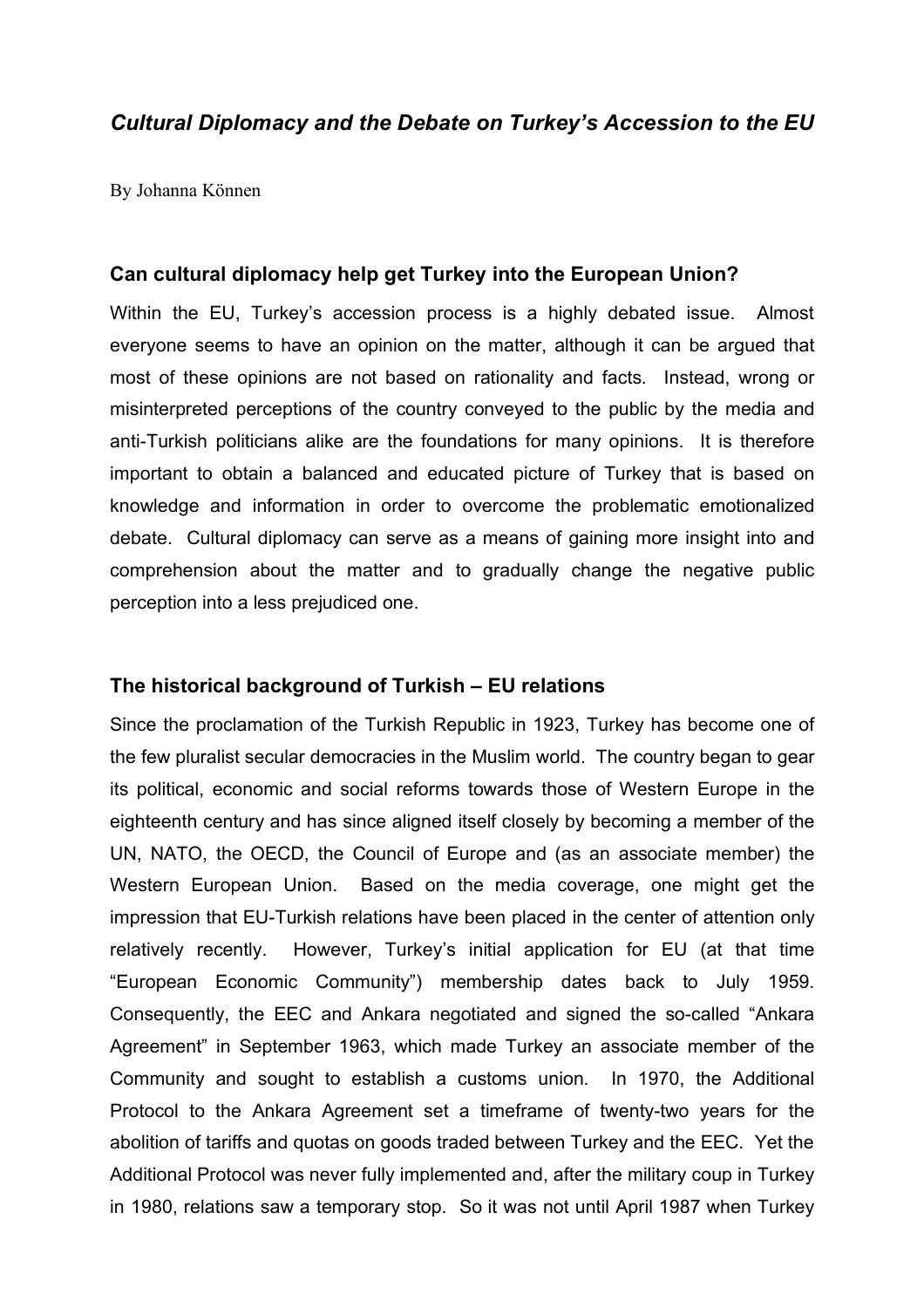submitted its application for full ECC membership. Although the European Commission answered in December of 1989 by confirming eventual Turkish membership, it adjourned the matter to a later point in time, referring to Turkey's unstable economic and political situation as well as to its poor relations with Greece and the conflict over Cyprus as an unfavorable basis to start negotiations. Hence, it was only after the completion of the EU-Turkish customs union in 1995 and the Helsinki European Council in 1999 that Turkey was officially recognized as a candidate country on equal footing with the other candidate countries. By October 2004 the European Commission reported that Turkey fulfilled the Copenhagen political criteria and was therefore eligible for accession negotiations.<sup>1</sup> Thus, accession negotiations were opened on 3 October 2005. However, they were closed in June 2006 because of a disagreement over the status of Cyprus. Today it is estimated that Turkey will probably not enter the EU before 2021 due to extensive reforms that still have to be carried out.

### **Public opinion towards Turkish membership**

According to the Eurobarometer opinion poll of November 2008, fewer than half of the EU population favors further enlargement of the Union in the near future (47%, which is in fact 1% higher than in 2007). Four out of ten oppose the idea (39%). When specifically asked for their opinion on Turkish membership of the EU, the respondents rank Turkey as the least-favored accession country, with only 31% supporting and 55% opposing membership (14% are undecided). However, 45 of the respondents are in favor of Turkish accession once it has fulfilled all the necessary criteria, while equally 45% remain opposed even if fulfillment of the criteria were the case (leaving 10% undecided). There is an increase of 6% on the side of the supporters for membership in comparison to 2006 though, when only 39% would have accepted Turkey after the criteria were fulfilled. The people most opposed to such an enlargement are to be found in Austria (16% in favor), Luxemburg (32%), France and Germany (both 35%). However, from the Turkish perspective public support of enlargement in general has gained nine percentage points and ranks now at 52%. Regarding its own accession, 55% of the Turks are in favor if Turkey fulfils

 $1$  European Commission, (COM2005)290 final -

http://ec.europa.eu/governance/impact/docs/ia\_2005/sec\_2005\_0891\_en.pdf (9.1.2009)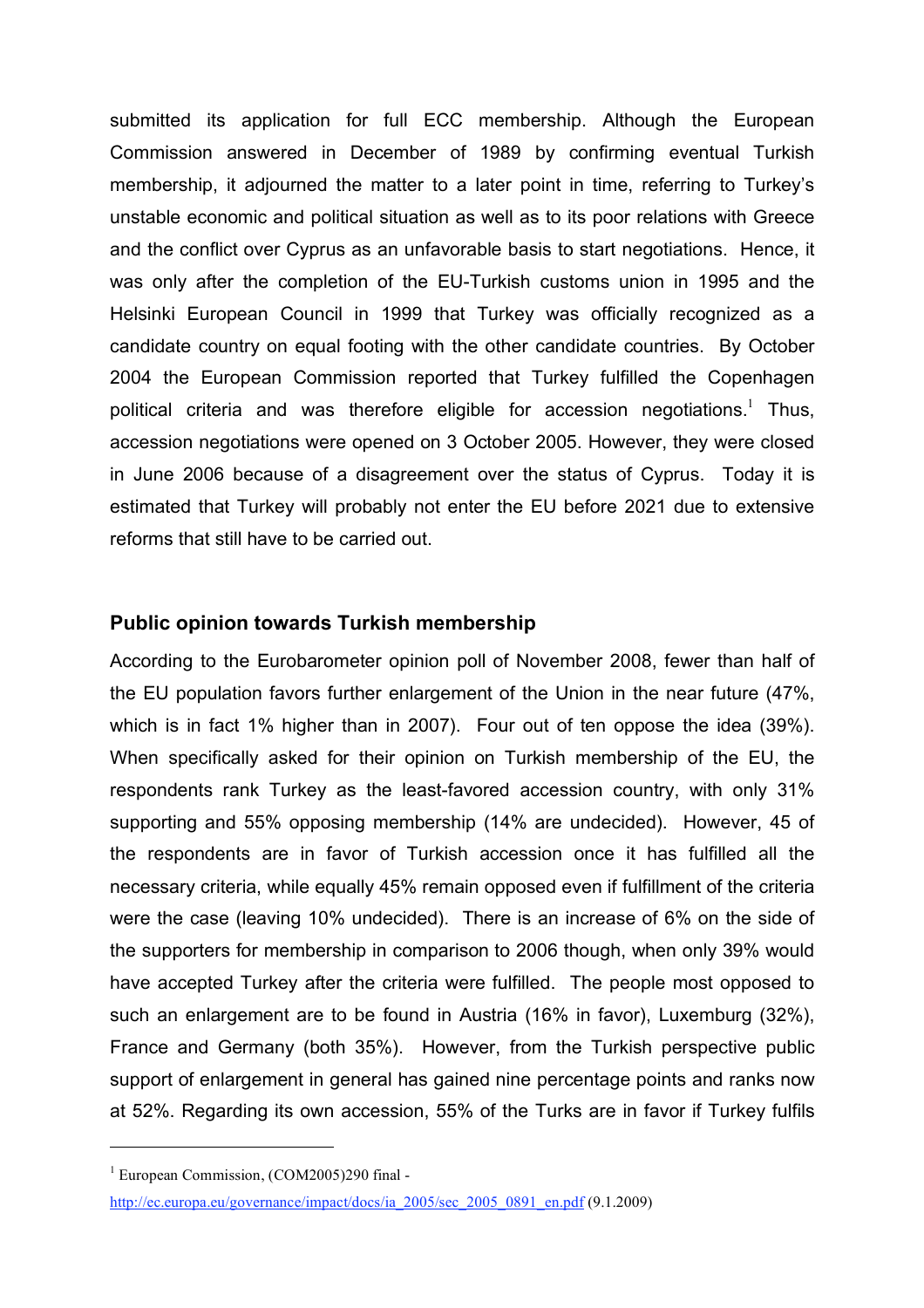the requirements (61% back membership without this condition). Interesting to note here is that in some countries, EU member states and candidate countries alike, support for Turkish membership is higher than in Turkey itself: 64% of Romanians, 67% of Dutch and 71% of Swedes support Turkish EU membership. As for the candidate countries, 61% of the respondents from Croatia, 80% of the Turkish Cypriot Community and 85% in the Former Yugoslav Republic of Macedonia approve. $2$  As these recent statistical findings show, there is no common stance as to whether Turkey should join the EU or not within the European public. Politicians do not agree on a common position either, which makes the topic one the most highly debated issues within EU politics.

Politicians from France and Austria that opposed to Turkish EU accession recently announced that they wanted to initiate referenda in their respective countries on the issue of Turkey's accession. It is no secret that the current French administration is not eager to see Turkey in the EU. The administration announced in 2008 its intention to amend the French Constitution in a way that would necessitate a referendum on enlargement if the country in question harbored more than 5% of the EU's total population (a stipulation that would definitely affect Turkey). However, when France took over EU presidency in mid-2008, and after international disapproval, Sarkozy abandoned the proposed reform and altered the Constitution in a way that forbids referenda, which will most likely enable Croatia to be granted accession and will eventually be beneficial to Turkey as well. Sarkozy changed his approach on the matter after consulting and siding with Secretary of State for European Affairs Jean-Pierre Jouyet, who argued that the initially planned provision would also make it more difficult for other countries to join later<sup>3</sup>. Not long after the French debate on a referendum on Turkey's membership, Austria announced its intention to initiate a referendum on the matter as well. During Austria's 2008 election campaign, the centrist coalition parties proclaimed their agreement on a national referendum should the accession talks favor Turkish membership. If this happened, it is quite likely (given the figures mentioned earlier) that the Austrian

 $2$  Eurobarometer Standard 69 (November 2008) -

http://ec.europa.eu/public\_opinion/archives/eb/eb69/eb69\_part3\_en.pdf (9.1.2009)

<sup>3</sup> Euractiv 3.4.2008 - http://www.euractiv.com/en/enlargement/sarkozy-turn-turkey-referendum/article-171300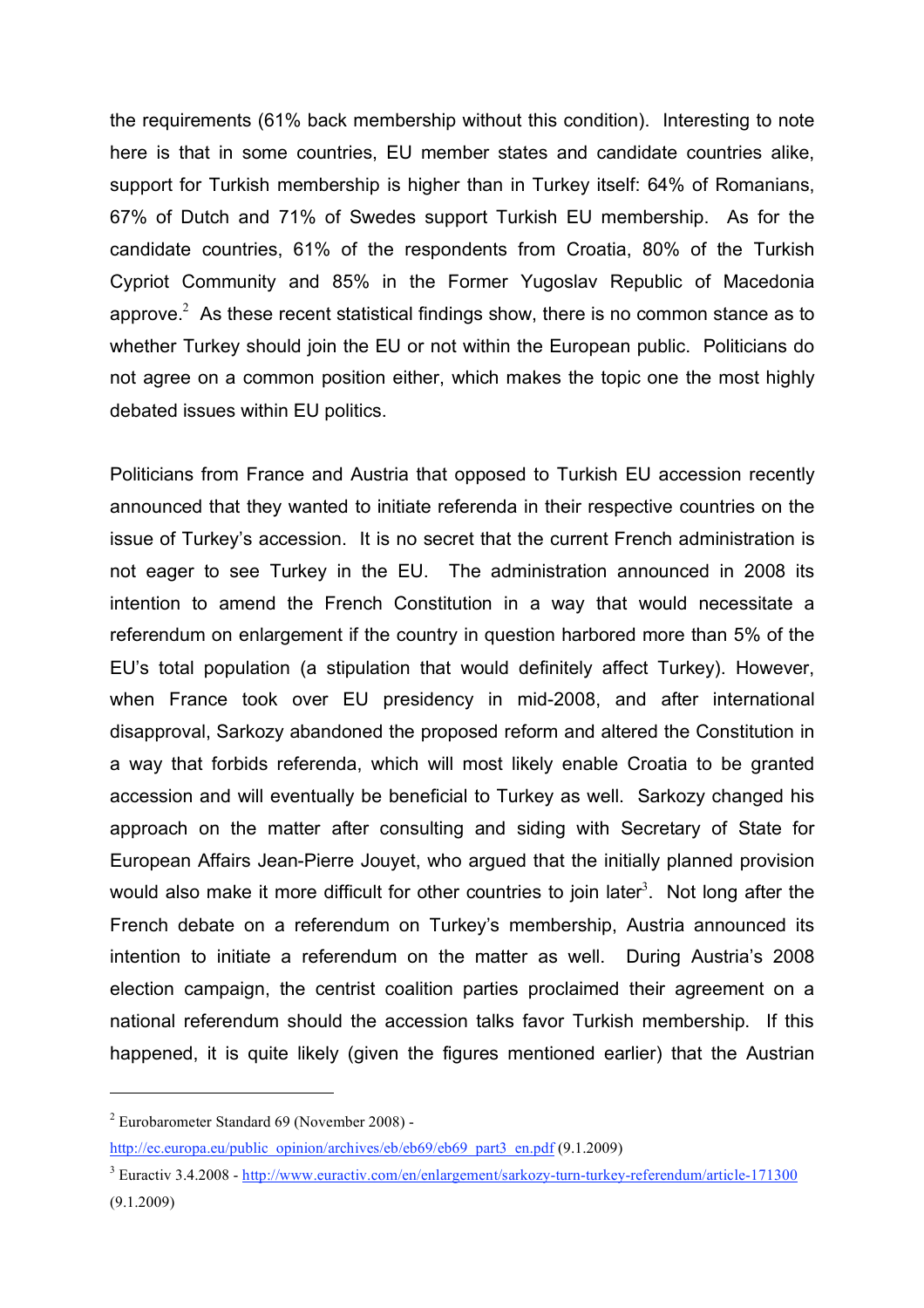population would eventually deny Turkey entrance into the EU. After the elections, these parties did not rule out the option to hold referenda on future EU treaties, which continues to make a referendum over Turkey possible. Yet the referendum issue has remained rather symbolic until today, since firstly it is unlikely that negotiations with Turkey will accelerate before 2014, and secondly, because Austria has already ratified the Lisbon Treaty and currently there are no other EU accords pending. Furthermore, the new rule requires both parties to accede to a referendum, which gives the People's Party a veto right (the new provision was demanded by the Social Democrats). 4

## **The role of Cultural Diplomacy**

 $\overline{a}$ 

Although the threats of putting the 'Turkey question' to a referendum were anticipated and did not have an influence on the ongoing negotiations, they do have repercussions. What the discussion shows is that there is apparently a general sentiment of scepticism towards Turkey among many EU member states. This is due to a number of reasons that could all be categorized under the heading "lack of knowledge". First, anti-European politicians and private actors take advantage of the influence of the press, which is in many cases eager to publish populist and Europhobic coverage (after all, bad press sells better than good press). The link between populist politicians and Europhobic media adds up to a powerful symbiosis. Furthermore, within most of the EU countries, citizens lack consistent and authentic information about Turkey in general and the potential benefits EU membership would imply for both sides. As there is no credible political debate held publicly about the issue (apart from the recurrent pseudo-intellectual debates on TV), EU citizens often obtain a very adulterated picture of the whole matter left un-rectified by those in charge in the EU or the member states. It is hardly surprising that a lot of people do not approve or are actually afraid of Turkey being integrated into the EU, given the fact that they are constantly suggested that Turkey does not fit into the EU since it is "too different" or would unleash some kind of "clash of civilizations". <sup>5</sup> It is at this point that cultural diplomacy can be a helpful tool in overcoming unjustified fears and

<sup>4</sup> Euractiv 25.8.2008 - http://www.euractiv.com/en/enlargement/austria-signals-referendum-turkey-euaccession/article-174868 (9.1.2009)

<sup>5</sup> Today's Zaman, 9.10.2004 - http://www.todayszaman.com/tz-web/yazarDetay.do?haberno=12863 (9.1.2009)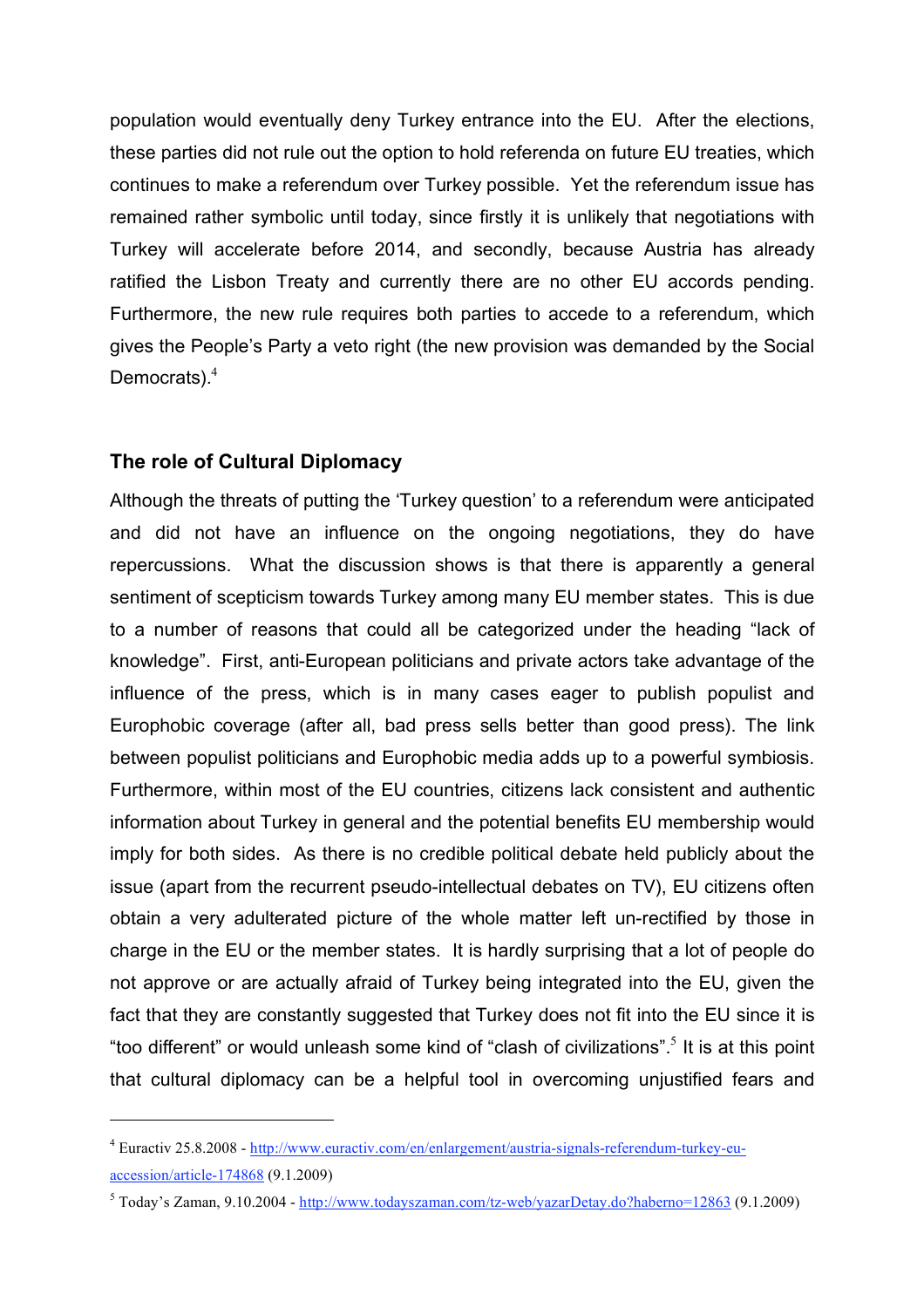negative sentiments. As a matter of fact, there are already a considerable amount of measures to enhance the Euro-Turkish relationship, especially at the bilateral level. Germany, as the country with the largest number of Turks outside Turkey and the corresponding close bonds provides some good examples for forms of cultural diplomacy to overcome prejudice on both sides.

One way to tackle the issue is to do it from an artistic angle. "Literatürk", a Turkish-German Literature Festival which took place in Essen for the fourth time in 2008<sup>6</sup> was initiated by a cultural exchange association there in 2005. It aims to provide cultural opportunities for excursions for the populace with a Turkish background. Designed especially for the second and third generation of migrants, the festival draws attention to the wide variety of Turkish and German-Turkish culture and art in Germany. Additionally, the initiators felt that Turkish-German authors and those of Turkish descent are still underrepresented within the contemporary market for literature. With this in mind, the organizers want to provide a forum for this kind of literature in order to establish its authors in the German literature business. By doing so, they emphasize that German-Turkish writing is not only about the difficulties of autobiographical framing of identity but also, other styles and contents build this kind of literature, as with any other form of art. A similar festival takes place in Hamburg under the title "Jung, türkisch, Almanya – Das Festival deutsch-türkischer Literatur", where readings of literature by young Turkish or German-Turkish authors takes place alongside discussions and poetry slams related to the essential question "Was lebst du?" ("What do you live?"). The festival is directed towards young people in particular, generally focusing on their respective living areas within Hamburg, a city with a big share of immigrants<sup>7</sup>. Another cultural event with similar intentions was held in Berlin during September and November 2008. "Berlin türkis – Festival deutsch-türkischen Entertainments" was designed to provide a stage for German-Turkish entertainers to portray their way of life in Germany in a humorous manner and to share and exchange their experiences with Germans and German-Turks alike ${}^{8}$ . These are just a few examples of the many cultural events, both small and

 $6$  Literatürk – Das türkisch-deutsche Literaturfestival – www.literatuerk.de (9.1.2009)

 $<sup>7</sup>$  Jung, türkisch, Almanya – Das Festival deutsch-türkischer Literatur - http://www.iba-</sup> hamburg.de/de/04\_info/3\_kalender/index.php?we\_objectID=2152&year=2007 (9.1.2009)

<sup>8</sup> Festival berlin türkis - http://www.eventguide-berlin.de/grusswort.htm (9.1.2009)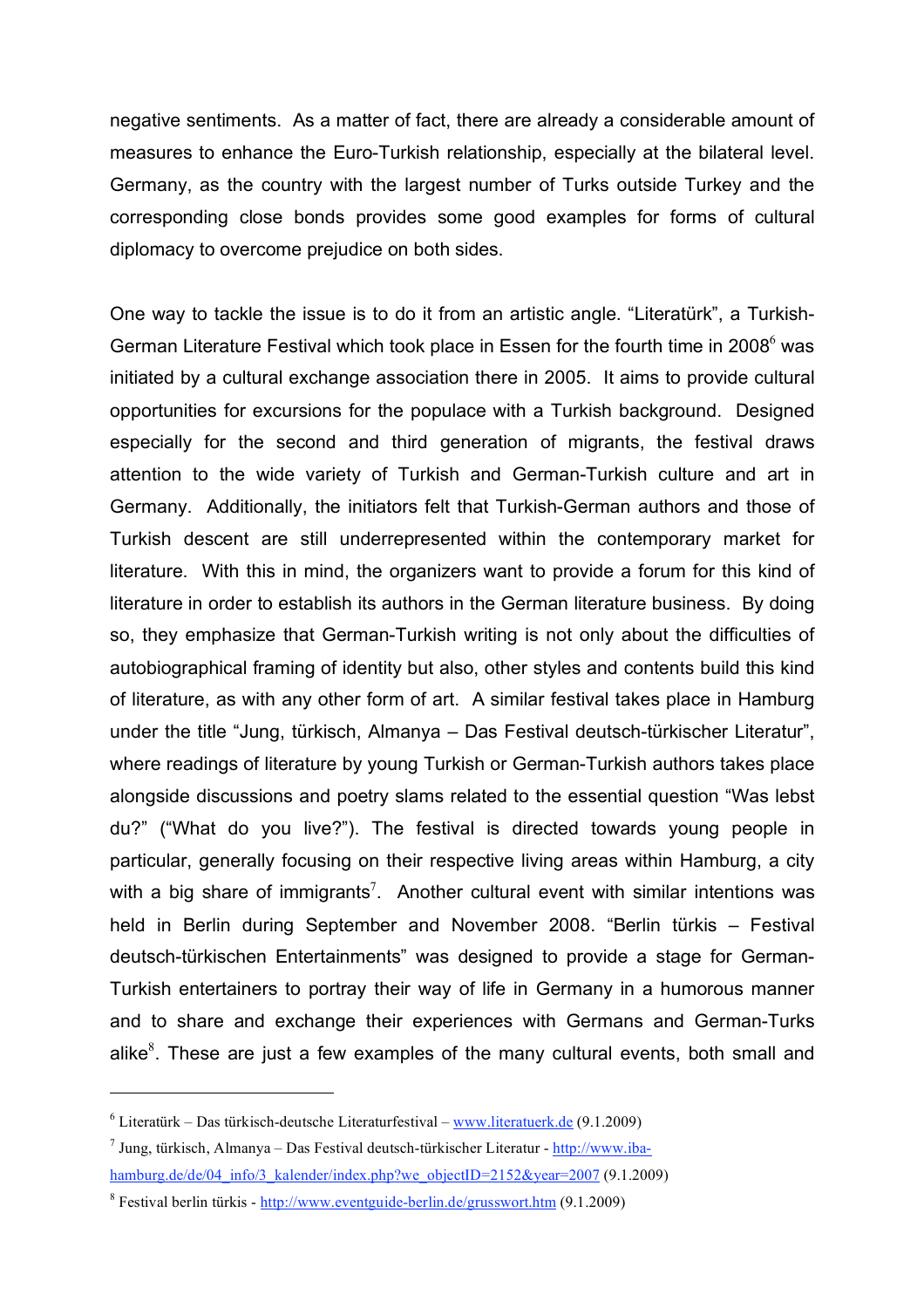large, which have been initiated recently throughout Germany to strengthen the German-Turkish relationship and to deepen the understanding of the cultural background.

Another form of art that can be categorized as a form of cultural diplomacy would be film. Movies directed by German-Turkish filmmakers are often referred to as belonging to the "Turkish-German Cinema"<sup>9</sup> and a lot of them touch upon transcultural issues. A famous example is director Fatih Akın who has gained an international reputation for covering the destinies of German-Turks in his stories. The history of this genre goes back to the 1970s and 1980s when authors like Aran Ören and filmmakers such as Rainer Werner Fassbinder engaged themselves with the range of problems related to migration. In 1984 filmmaker Tevfik Başer released "40 qm Deutschland", a highly praised movie about life as a guest worker in Germany and about the despair of people who have lost their social connections and are alienated by living in a foreign country. Over time this genre developed along with its creators. Today, second, or third-generation German-Turks depart from telling stories about migration, preferring to depict their own situation: being stuck somewhere between Germany and Turkey (mentally, culturally, etc.) and struggling to find their unique identity within this confusion. As the appreciation of this genre grows, so does the spectrum of topics the films cover. Arranged weddings, homosexual migrants in Germany or the role of migrant women are some examples, not to mention the comedic outlooks on German-Turkish interaction in everyday life. In 2004, after Fatih Akın's "Gegen die Wand" ("Head-On") won several awards in Europe, German-Turkish Cinema was well-known on an international stage. Obviously, the high amount of input from both the German and the Turkish side in artistic projects can serve as a tool for mutual understanding and rapprochement.

Another example of cultural diplomacy between Germany and Turkey are school and academic exchanges. More and more German high schools offer exchange programs with Turkish high schools, and for some time, it has been possible to take Turkish classes at some German high schools. The best-known way of exchange is the Erasmus program, which enables both students and teachers of universities to go

<sup>9</sup> Löser, C. – Berlin am Bosporus, Spielarten und Hintergründe des deutsch-türkischen Kinos - http://filmdienst.kim-info.de/artikel.php?nr=150793&dest=frei&pos=artikel (9.1.2009)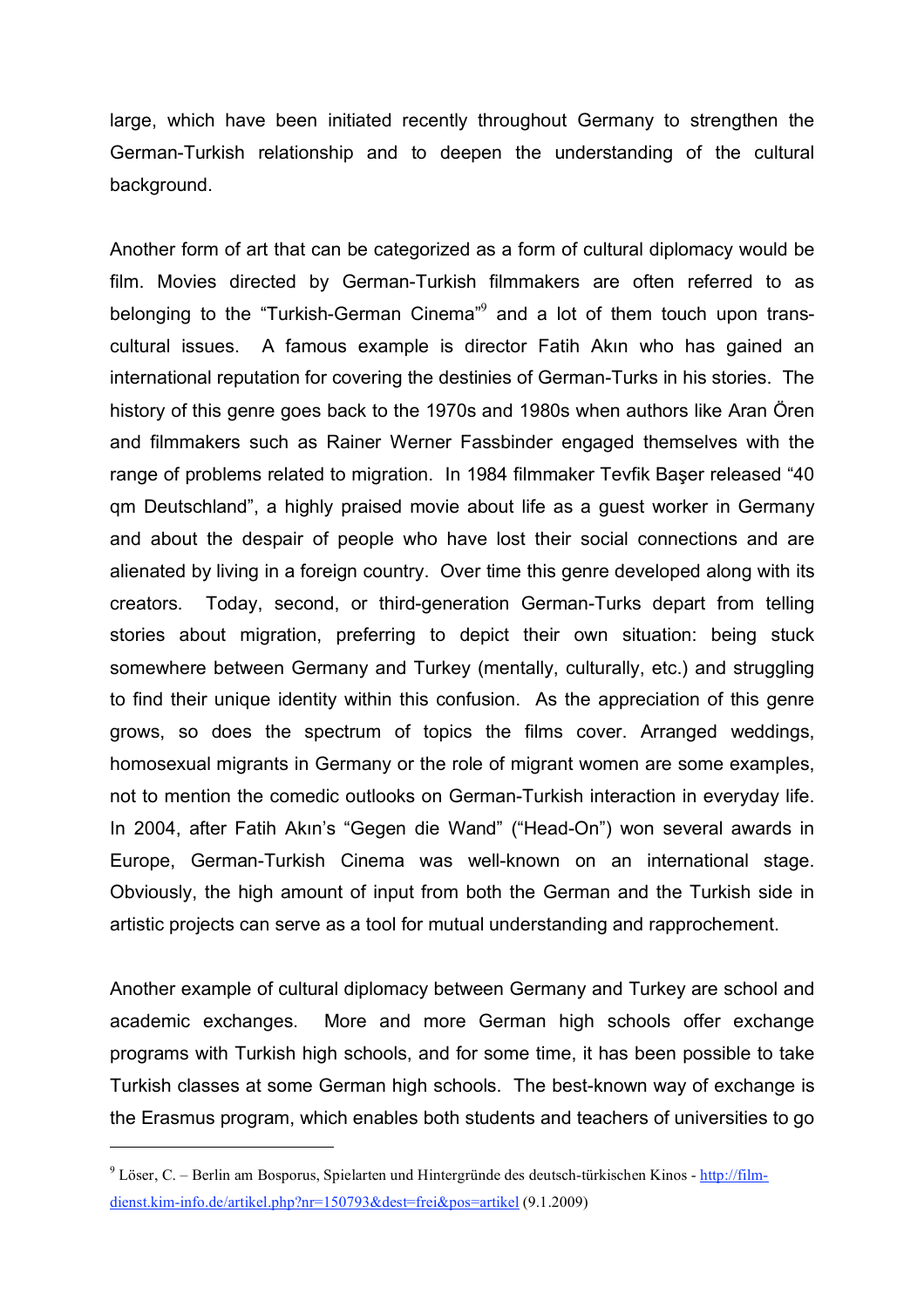abroad and spend several semesters at either a Turkish or German university. This ranks among the strongest means of cultural diplomacy, as it offers its participants a unique opportunity to gain firsthand insight into the other country's culture and way of life. The Erasmus program has proven to be quite successful, and rising participant figures can be taken as proof. During the academic year 2005/2006, Turkey hosted a total of 828 students from the EU and EFTA countries, of which 210 were Germans. In return, 2,852 Turkish students went abroad, 691 studying in Germany. In the following year numbers rose, in the academic year 2006/2007, Turkey hosted 1,321 foreign students, this time 337 of them coming from Germany. In exchange, 4,438 Turks went abroad, this time 905 to Germany<sup>10</sup>. A milestone in German-Turkish academic cooperation was laid in 2007, when the newly founded German-Turkish "Ernst-Reuter-Initiative für Dialog und Verständigung zwischen den Kulturen" took over a project to build a German-Turkish university in Istanbul. This project has evoked enthusiasm among politicians, businessmen, media representatives and artists in both countries, Both Foreign Ministers (Frank-Walter Steinmeier and Ali Babacan, respectively) have supported the project personally. Relating to this, Mr. Steinmeier and Dr. Rita Süssmuth (retired President of the German Bundestag) declared that this project could have an impact beyond its academic borders, against parallel societies and against the asserted incompatibility of the religions and cultures.<sup>11</sup> Another exchange project is a school exchange project originated under the Leadership Initiative of the Germany Meets Turkey Young Leader program. Benjamin Didszuweit, a member of Germany Meets Turkey in 2007, implemented his idea of a school partnership between Paul Klee Gymansium in Overath/Cologne and Kadiköy Anadolu Lisesi, Kadiköy/Istanbul. He believes that programs like this are examples of cultural diplomacy being "the most effective way for a society to change any negative perceptions it may have of other cultures".<sup>12</sup>

<sup>&</sup>lt;sup>10</sup> European Commission, Education and Training, Erasmus Statistics -

http://ec.europa.eu/education/programmes/llp/erasmus/stat\_en.html (9.1.2009)

<sup>&</sup>lt;sup>11</sup> Auswärtiges Amt, 8.3.2007, "Plädoyer für eine deutsch-türkische Universität" - http://www.auswaertigesamt.de/diplo/de/Infoservice/Presse/Interviews/2007/070308-DtTrUniversitaet.html (9.1.2009)

 $12$  CD News, Turkey & Germany: Building bridges http://www.culturaldiplomacynews.org:80/index.php?aid=991 (9.1.2009); Germany Meets Turkey http://www.germanymeetsturkey.org/index.php?id=76 (9.1.2009)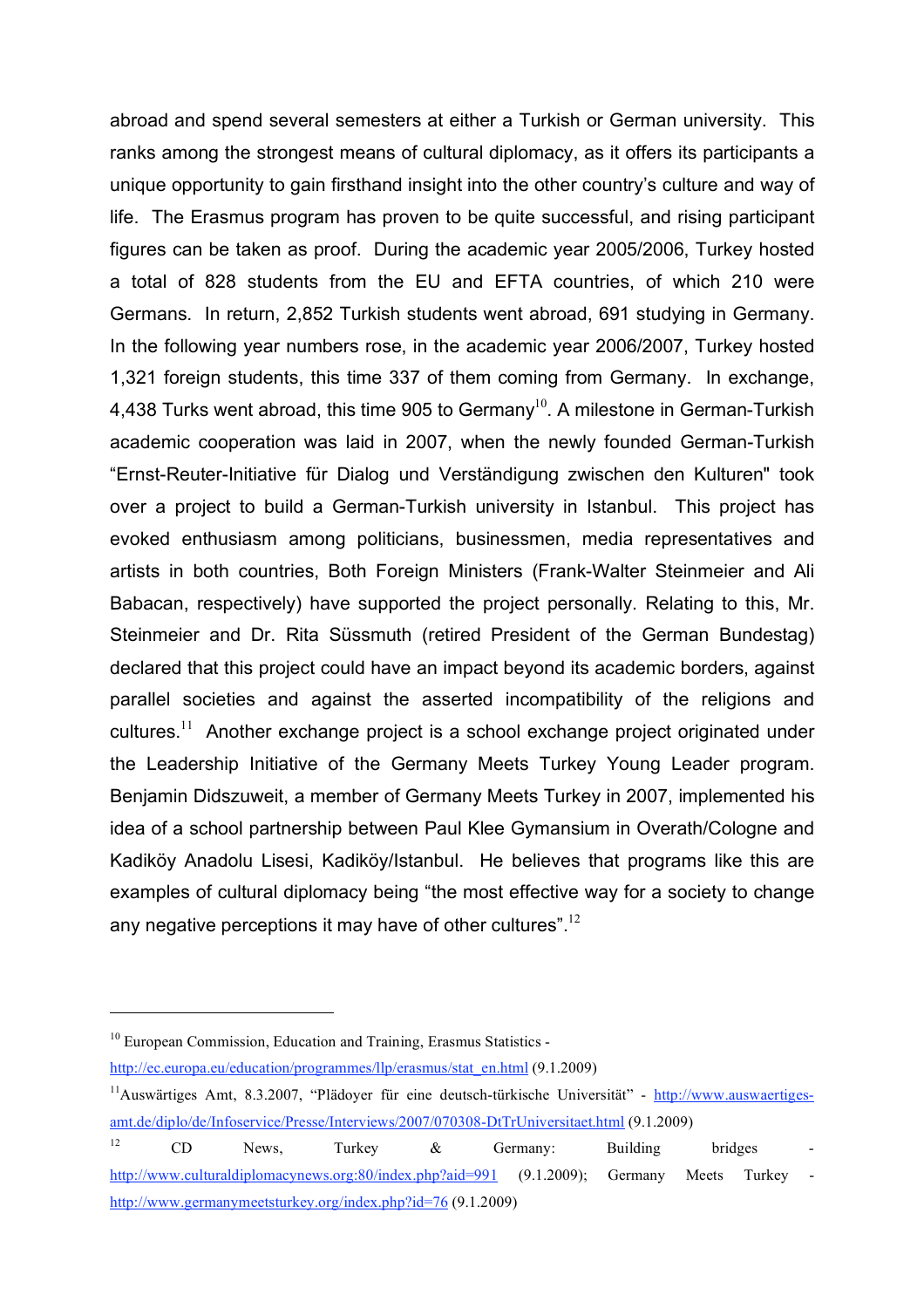All these examples show that what is vital in the discussion about whether Turkey belongs to the EU or not is knowledge. Once people gain knowledge about Turkey, its people and its culture, they might understand the whole process that surrounds the issue better and they would be able to obtain a realistic picture of the country. Europeans should make their arguments about Turkish entry into the EU – either pro or con – based on these interactions rather than on popular stereotypes perpetrated by those with only distant experience. All the means of cultural diplomacy mentioned can help in fostering and spreading this knowledge together with a sense of understanding of each other. Establishing close personal relations should be the focal point here, since this will lead to constant, repeated intercultural contact and can help overcome and avoid misunderstandings. Of course, cultural diplomacy alone is not sufficient in trying to alter the picture the wider public has about the Turkey-EU debate. Politicians and media representatives also have to become more active in educating the public, providing them with a more coherent and balanced picture about the issue. Everyone be asked to contribute to more transparency and rationality in the debate, which can only benefit all parties involved.

### References

Auswärtiges Amt, 8.3.2007, "Plädoyer für eine deutsch-türkische Universität" http://www.auswaertiges-amt.de/diplo/de/Infoservice/Presse/Interviews/2007/070308- DtTrUniversitaet.html (9.1.2009)

CD News, Turkey & Germany: Building bridges http://www.culturaldiplomacynews.org:80/index.php?aid=991 (9.1.2009)

Euractiv 3.4.2008 - http://www.euractiv.com/en/enlargement/sarkozy-turn-turkeyreferendum/article-171300 (9.1.2009)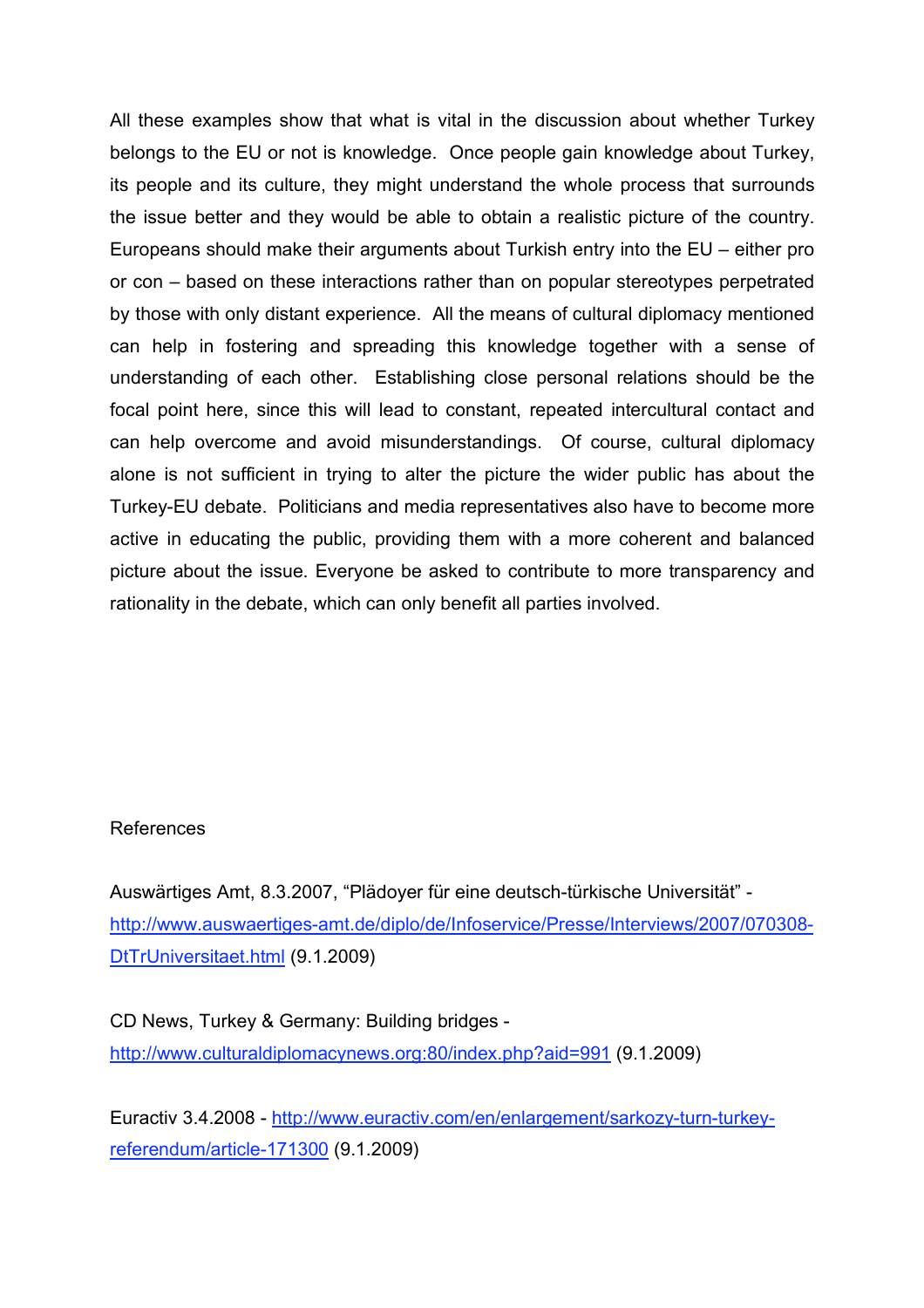Euractiv 25.8.2008 - http://www.euractiv.com/en/enlargement/austria-signalsreferendum-turkey-eu-accession/article-174868 (9.1.2009)

Eurobarometer Standard 69 (November 2008) -

http://ec.europa.eu/public\_opinion/archives/eb/eb69/eb69\_part3\_en.pdf (9.1.2009)

European Commission, (COM2005)290 final -

http://ec.europa.eu/governance/impact/docs/ia\_2005/sec\_2005\_0891\_en.pdf (9.1.2009)

European Commission, Education and Training, Erasmus Statistics http://ec.europa.eu/education/programmes/llp/erasmus/stat\_en.html (9.1.2009)

Embassy of the Republic of Turkey in London http://www.turkishembassylondon.org/canon/aboutturkey\_eu.htm (9.1.2009)

Festival berlin türkis - http://www.eventguide-berlin.de/grusswort.htm (9.1.2009)

Financial Times UK 25.11.2008 - http://www.ft.com/cms/s/0/a312b234-ba92-11ddaecd-0000779fd18c.html?nclick\_check=1 (9.1.2009)

Germany Meets Turkey - http://www.germanymeetsturkey.org/index.php?id=76 (9.1.2009) Interview with European Commission President José Manuel Barroso -

http://ec.europa.eu/commission\_barroso/president/pdf/interview\_20061015\_en.pdf (9.1.2009)

Jung, türkisch, Almanya – Das Festival deutsch-türkischer Literatur - http://www.ibahamburg.de/de/04\_info/3\_kalender/index.php?we\_objectID=2152&year=2007 (9.1.2009)

Literatürk – Das türkisch-deutsche Literaturfestival – www.literatuerk.de (9.1.2009)